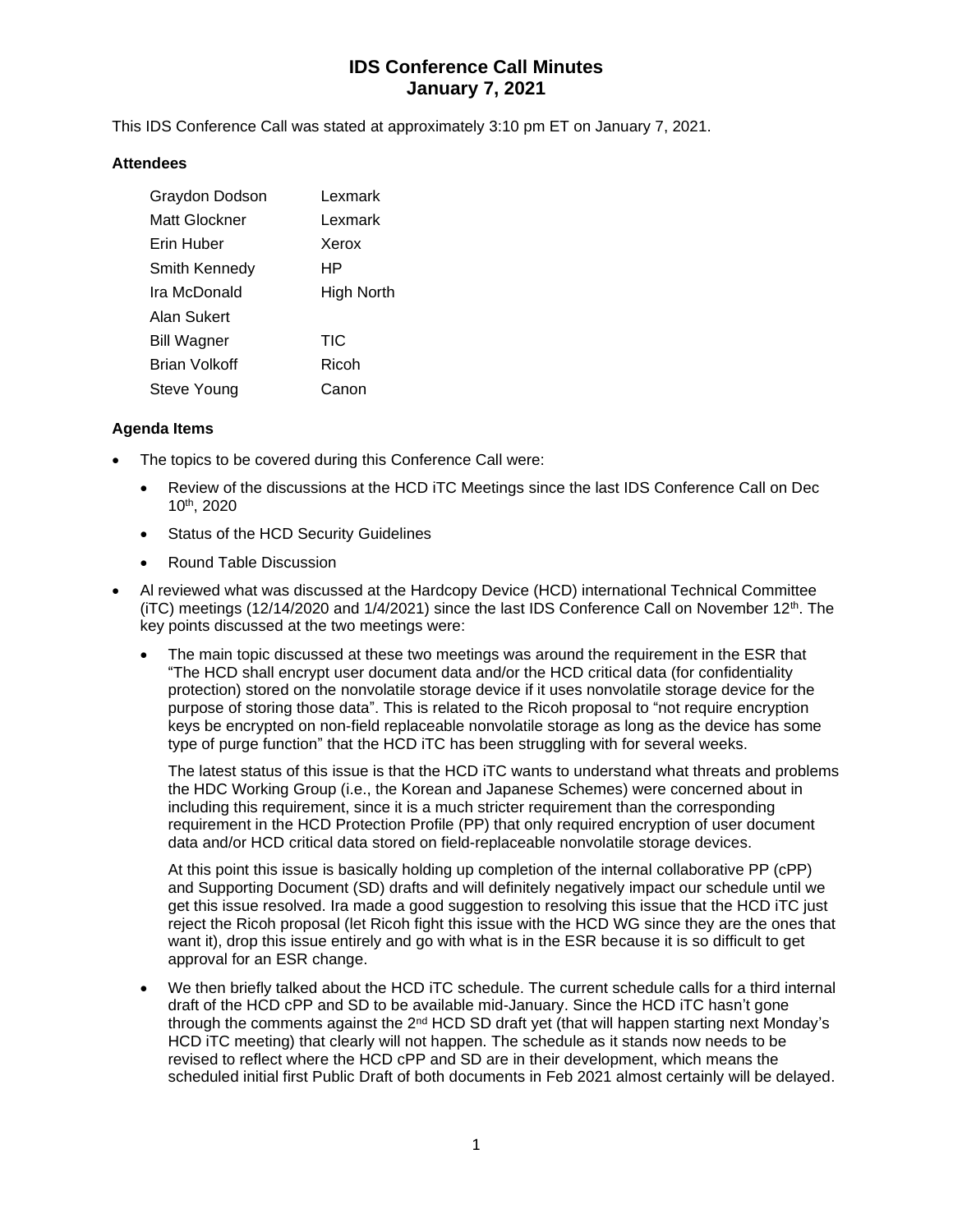## **IDS Conference Call Minutes January 7, 2021**

The HCD iTC will have to replan the various drafts and come out with a revised schedule over the next couple of meetings.

• Al then went through the status of The Network Subgroup (SG) of the HCD iTC. To date, the Network SG has made significant progress – it has recommended that the SFRs and Assurance Activities for the HTTP, IPsec, TLS and SSH protocols from the ND cPP v2.2e and ND SD v2.2 be used in HCD cPP and HCD SD v1.0 instead of the current SFRs and Assurance Activities for these four secure protocols. This has been formally proposed to the full iTC via comments against the latest HCD cPP and SD drafts and are now under review by iTC members.

The Network SG also finished reviewing the DTLS SFRs from ND cPP v2.2e and have started reviewing the DTLS Assurance Activities from ND SD v2.2; that should be finished at our next meeting.

However, there has been an interesting development that has complicated things for the Network SG. Last week the Common Criteria Users Forum (CCUF) Crypto Working Group published its SSH Package, v1.0 which contains a standard set of SSH SFRs and Assurance Activities to be used in cPPs and SDs. Since this SSH Package was reviewed by the Common Criteria Development Board (CCDB) Crypto WG and their comments incorporated into this final version, that means that this SSH Package has tacit approval of the CCDP Crypto WG, and by extension the tacit approval of the CCDB itself.

Where this might become an issue is that we don't know what the various schemes like NIAP or Japan will do with this package. Will they require that it be used in cPPs to be approved for inclusion on their country's approved product list – that is critical, for example, to be able to sell the certified products in those countries. Al took the action from the Network SG to assess the differences between the ND cPP/SD and the CCUF SSH Package; his initial assessment was that there were some requirements differences between the two, but the test requirements between the ND SD and the CCUF SSH Package were almost complete different. This will have cost and schedule impacts because the current tools are built around the ND tests and will have to be modified to the new SSH tests if the HCD iTC switches to this SSH Package. The Network SG will review the differences more thoroughly at its next meeting.

• Finally, we quickly discussed the key requirement from the ESR that so far has not been addressed in an HCD cPP or HCD SD draft that "The HCD shall verify the hardware-anchored integrity of firmware/software, including initial boot, operating system, and applications." Jerry Colunga had indicated at last Monday's HCD iTC Meeting he needed help to address this requirement and wasn't getting any. Ira indicated there must have been some type of miscommunication because he was available and wanted to help. Al stated he would contact Jerry about it.

Al restated that he felt NTP had to be included in HCD cPP/SD v1.0 because it is so heavily used to set the time for HCDs.

- Ira gave an updated status of the HCD Security Guidelines:
	- Smith has helped Ira add updates to Section 4 on Wi-Fi and IEEE 802.1R. He and Smith will work on additional updates to the "Wi-Fi" sub-section.
	- Ira hopes to have a new version in "a couple of months" but no specific time was given.
- As an unscheduled topic, AL shared an email he received from Paul Tykodi who is on the PWG Steering Committee. In brief, the Massachusetts Department of Transportation (MassDOT) currently has 1100 printers in its network and currently uses COTS vulnerability scanning software to review the cyber security posture of many different classes of IT assets. They want to learn more about using Common Criteria to develop printer hardening profiles, which we could then load into the vulnerability scanning software. With this information loaded, the vulnerability scanning software would be able to report whether a particular printer or multi-function device was aligned with MassDOT hardening goals given its age and capabilities.